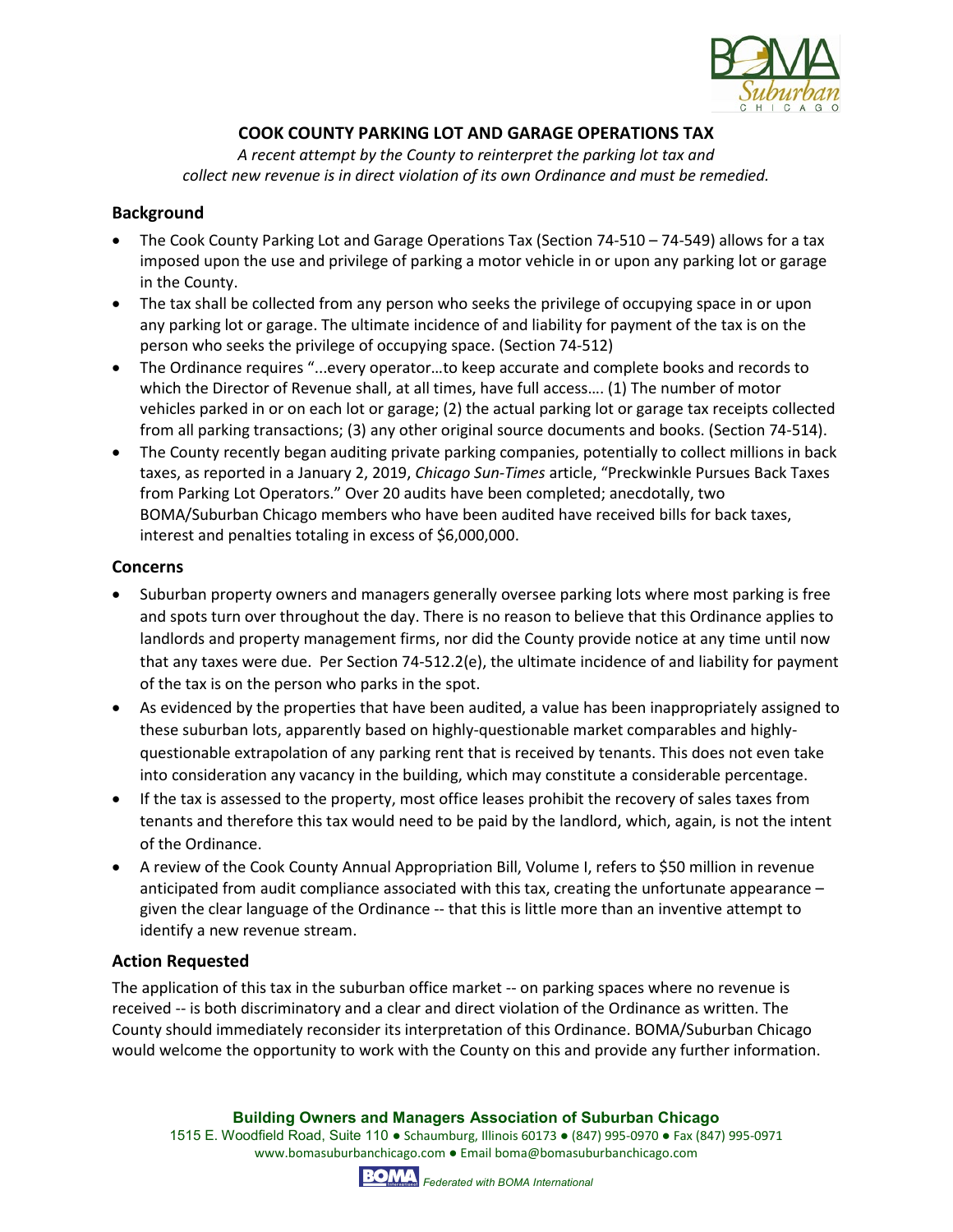**Editor's note—** *Ord. No. 11-O-22, adopted Feb. 16, 2011, amended Art. XIII in its entirety to read as herein set out. Former Art. XIII pertained to similar subject matter and derived from Ord. No. 00-O-31, adopted Nov. 21, 2000.* 

Sec. 74-510. - Short title.

This Article shall be known and may be cited as the Cook County Parking Lot and Garage Operations Tax Ordinance.

(Ord. No. 11-O-22, 2-16-2011; Ord. No. 13-O-34, 7-17-2013.)

Sec. 74-511. - Definitions.

The following words, terms and phrases, when used in this Article, shall have the meanings ascribed to them in this Section, except where the context clearly indicates a different meaning:

*Charge or fee paid for parking* means the gross amount of consideration for the use or privilege of parking a motor vehicle in or upon any parking lot or garage in Cook County, valued in money, whether received in money or otherwise, including cash, credits, property and services, determined without any deduction for costs or expenses whatsoever, but not including charges that are added to the charge or fee on account of the tax imposed by this Chapter or on account of any other tax imposed on the charge or fee. "Charge or fee paid for parking" shall exclude separately stated charges not for the use or privilege of parking. If any separately stated charge is not optional, it shall be presumed, unless proved otherwise, that it is part of the charge for the use or privilege of parking.

*Department* or *Department of Revenue* means the County Department of Revenue.

*Motor vehicle* means any vehicle that is self-propelled.

*Operator* means any person conducting the operation of a parking lot or garage, as defined by this Article, or receiving consideration for parking or storage of motor vehicles at a parking place within Cook County.

*Parking lot or garage* means any building, structure, premises, enclosure or other place, whether enclosed or not, except a public way, within the County, where four or more motor vehicles are stored, housed or parked for hire, charge, fee or other valuable consideration in a condition ready for use, or where rent or compensation is paid to the owner, manager or lessee of the premises for the housing, storing, sheltering, keeping or maintaining of such motor vehicles.

*Person* means any individual, corporation, Limited Liability Corporation, organization, government, governmental subdivision or agency, business trust, estate, trust, partnership, association and any other legal entity.

*Valet Parking Operator* means a person who employs one or more attendants for the purpose of providing a valet parking service or who contracts his own services, but not in the capacity of employee, to any business establishment, for the purpose of providing a valet parking service to such establishment located in Cook County.

*Valet Parking Service* means a parking service provided to accommodate patrons of any business establishment, which service is incidental to the business of the establishment and by which an attendant on behalf of the establishment takes temporary custody of the patrons' motor vehicle and moves, parks, stores or retrieves the vehicle for the patrons' convenience.

(Ord. No. 11-O-22, 2-16-2011; Ord. No. 13-O-34, 7-17-2013; Ord. No. 18-5789, 10-17-2018; Ord. No. 19-0622, 12-12-2018.)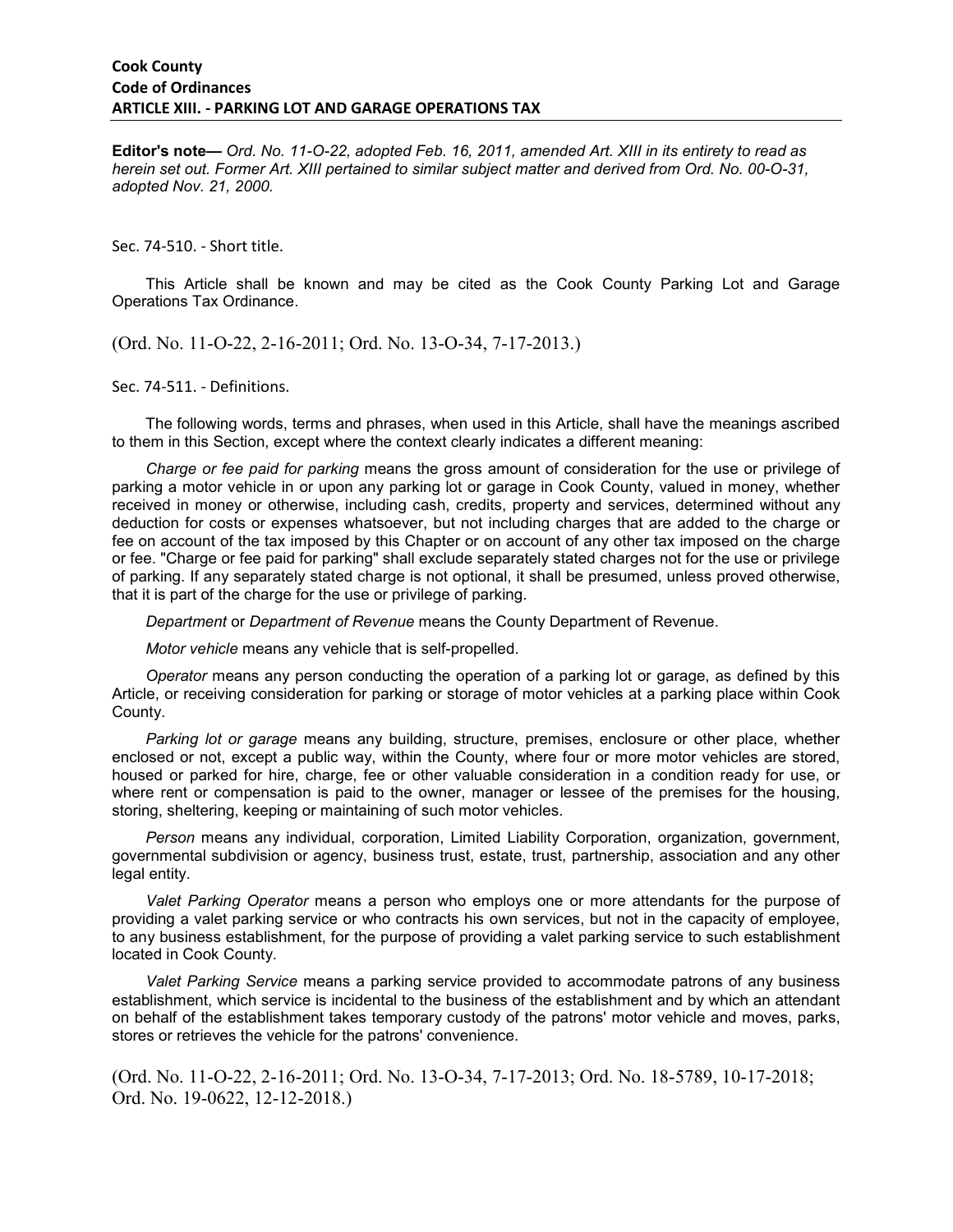Sec. 74-512. - Tax imposed.

- (a) A tax is imposed upon the use and privilege of parking a motor vehicle in or upon any parking lot or garage in the County. The tax shall be collected by operators and valet parking operators, as described in this Article, from any person who seeks the privilege of occupying space in or upon any parking lot or garage.
- (b) Valet Parking Operators are required to collect and remit the tax imposed by this Article, for each motor vehicle parked at a Parking Lot or Garage, as described in this Article; however, if the valet parking operator has a written agreement with a parking lot or garage operator that designates an amount of consideration paid by the valet parking operator which the parking lot or garage operator remits to the Department as parking lot and garage operations tax, or proof of such tax being paid to the parking lot or garage operator, the valet parking operator may take a credit for the amount remitted by the parking lot or garage operator. The valet parking business shall have the burden of proving its entitlement to this credit with books, records and other documentary evidence.
- (c) Tax rates through August 31, 2013.
	- (1) The following tax rates imposed upon the use and privilege of parking a motor vehicle in or upon parking lots or garages, except for parking lots and garages in subsection (2), are in effect through August 31, 2013.

| Parking<br>Charge or Fee<br><b>Time Period</b> | Imposed by<br>Operator | Tax<br>Amount |
|------------------------------------------------|------------------------|---------------|
| 24 hours or less                               | \$2.00 or less         | \$0.00        |
| 24 hours or less                               | \$2.01 to \$4.99       | 0.50          |
| 24 hours or less                               | \$5.00 to \$11.99      | 0.75          |
| 24 hours or less                               | \$12.00 or more        | 1.00          |
| Weekly                                         | \$10.00 or less        | 0.00          |
| Weekly                                         | \$10.01 to \$24.99     | 2.50          |
| Weekly                                         | \$25.00 to \$59.99     | 3.75          |
| Weekly                                         | \$60.00 or more        | 5.00          |
| Monthly                                        | \$40.00 or less        | 0.00          |
| Monthly                                        | \$40.01 to \$99.99     | 10.00         |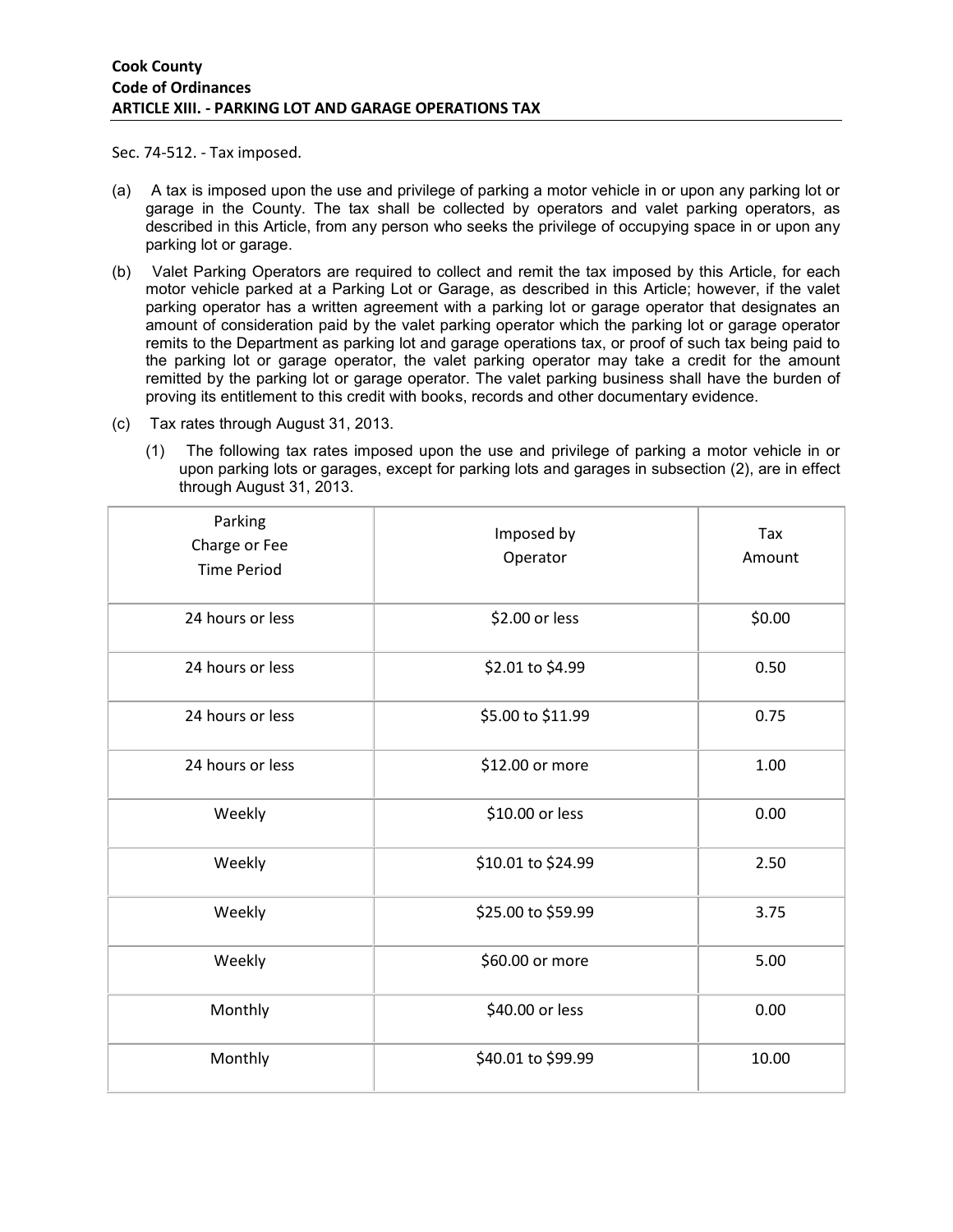#### **Cook County Code of Ordinances ARTICLE XIII. - PARKING LOT AND GARAGE OPERATIONS TAX**

| Monthly | \$100.00 to \$239.99 | 15.00 |
|---------|----------------------|-------|
| Monthly | \$240.00 or more     | 20.00 |

(2) The following tax rates imposed upon the use and privilege of parking a motor vehicle in or upon parking lots or garages owned by municipalities with populations of 250,000 inhabitants or less are in effect through August 31, 2013.

| Parking<br>Charge or Fee<br><b>Time Period</b> | Imposed by<br>Operator | Tax<br>Amount |
|------------------------------------------------|------------------------|---------------|
| 24 hours or less                               | \$3.00 or less         | \$0.00        |
| 24 hours or less                               | \$3.01 or \$4.99       | 0.50          |
| 24 hours or less                               | \$5.00 to \$11.99      | 0.75          |
| 24 hours or less                               | \$12.00 or more        | 1.00          |
| Weekly                                         | \$15.00 or less        | 0.00          |
| Weekly                                         | \$15.01 to \$24.99     | 2.50          |
| Weekly                                         | \$25.00 to \$59.99     | 3.75          |
| Weekly                                         | \$60.00 or more        | 5.00          |
| Monthly                                        | \$60.00 or less        | 0.00          |
| Monthly                                        | \$60.01 to \$99.99     | 10.00         |
| Monthly                                        | \$100.00 to \$239.99   | 15.00         |
| Monthly                                        | \$240.00 or more       | 20.00         |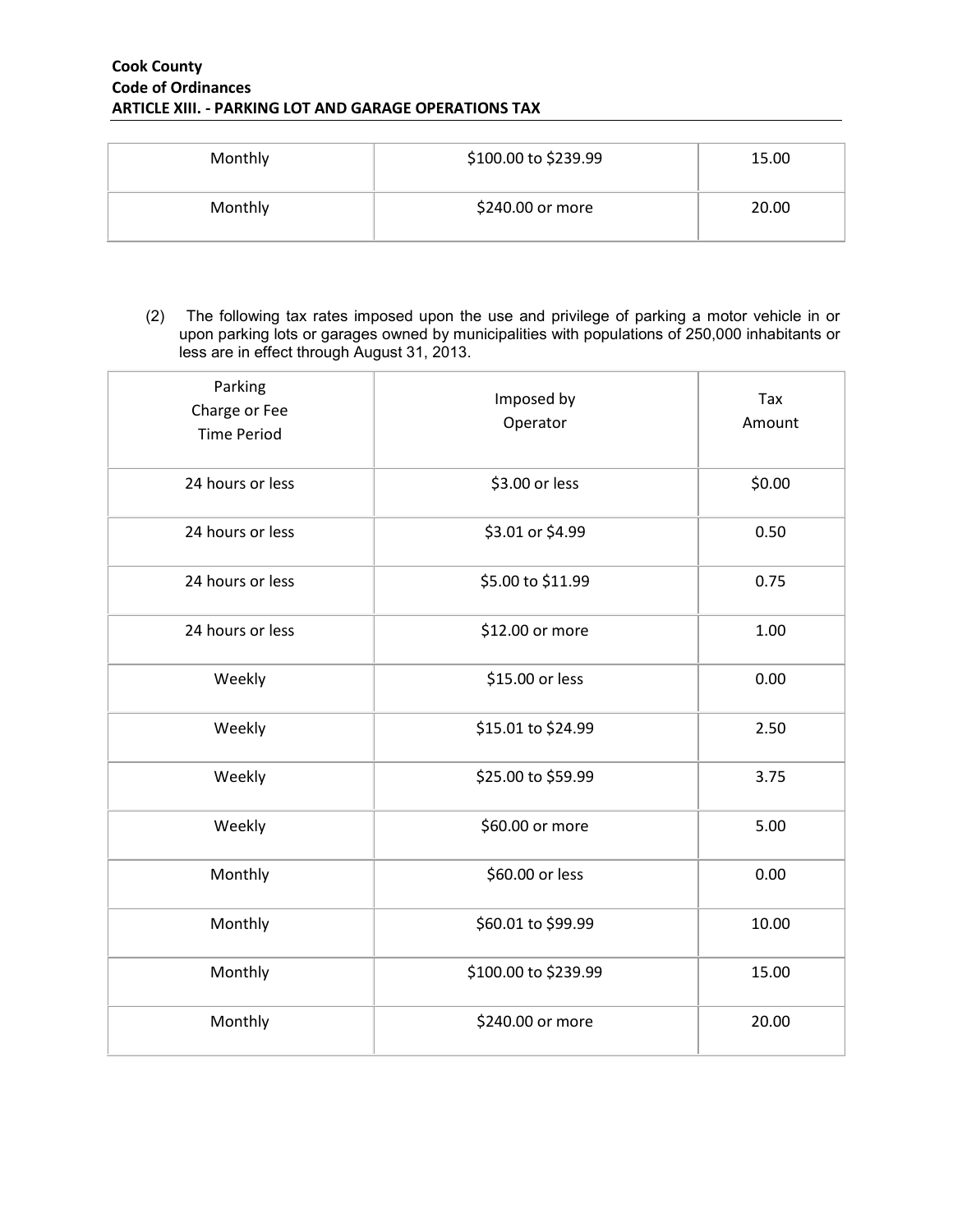- (d) Tax rates effective September 1, 2013.
	- (1) A tax upon the use or privilege of parking a motor vehicle in or upon parking lots or garages, except for parking lots and garages in subsection (2), is hereby imposed at the rate of six percent of the charge or fee paid for parking for a 24-hour period or less and nine percent of the charge or fee paid for parking for a weekly or monthly period. This tax shall not apply if the charge or fee paid for parking in such parking lots or garages does not exceed \$2.00 for a 24 hour period or less, \$10.00 for a weekly period or \$40.00 for a monthly period.
	- (2) A tax upon the use and privilege of parking a motor vehicle in or upon parking lots or garages owned by municipalities with populations of 250,000 inhabitants or less is hereby imposed at the rate of six percent of the charge or fee paid for parking for a 24-hour period or less and nine percent of the charge or fee paid for parking for a weekly or monthly period. This tax shall not apply if the charge or fee paid for parking in such parking lots or garages does not exceed \$3.00 for a 24-hour period or less, \$15.00 for a weekly period or \$60.00 for a monthly period.
- (e) The ultimate incidence of and liability for payment of the tax is on the person who seeks the privilege of occupying space in or upon the parking lot or garage.
- (f) The tax imposed by this Section shall not apply to:
	- (1) Residential off-street parking of house or apartment or condominium occupants, wherein an arrangement for parking is provided in the house or apartment lease in a written agreement between the landlord and tenant;
	- (2) Residential parking provided for condominium occupants pursuant to a written agreement between the condominium association and the owner, occupant or guest of a unit owner, whether the parking charge is payable to the landlord, condominium association, or to the operator of the parking lot or garage; or
	- (3) To hospital and medical center employees parking at a parking lot or garage where the hospital or medical center is the employer and, as described in this Article, operator.
- (g) The amount of the tax due under this Article shall be computed exclusive of any Federal, State or municipal taxes imposed.

(Ord. No. 11-O-22, 2-16-2011; Ord. No. 11-O-105, 11-15-2011; Ord. No. 13-O-34, 7-17-2013; Ord. No. 16-1374, 5-11-2016; Ord. No. 18-5789, 10-17-2018; Ord. No. 19-0622, 12-12-2018.)

Sec. 74-513. - Registration.

Every operator and valet parking operator shall obtain a parking tax certificate of registration from the Department prior to the first date of commencing business. Application for registration shall be made on forms prescribed by the Department.

(Ord. No. 11-O-22, 2-16-2011; Ord. No. 13-O-34, 7-17-2013.)

Sec. 74-514. - Maintenance of records.

- (a) It shall be the duty of every operator and valet parking operator to keep accurate and complete books and records to which the Director of Revenue shall, at all times, have full access. These books and records shall include all cash register or other receipts required by this Article, all tickets and voided tags, and a daily sheet for each location showing:
	- (1) The number of motor vehicles parked in or on each lot or garage, segregated on a daily, weekly, monthly, or other basis, and also segregated by the amount of the charge or fee imposed for parking; and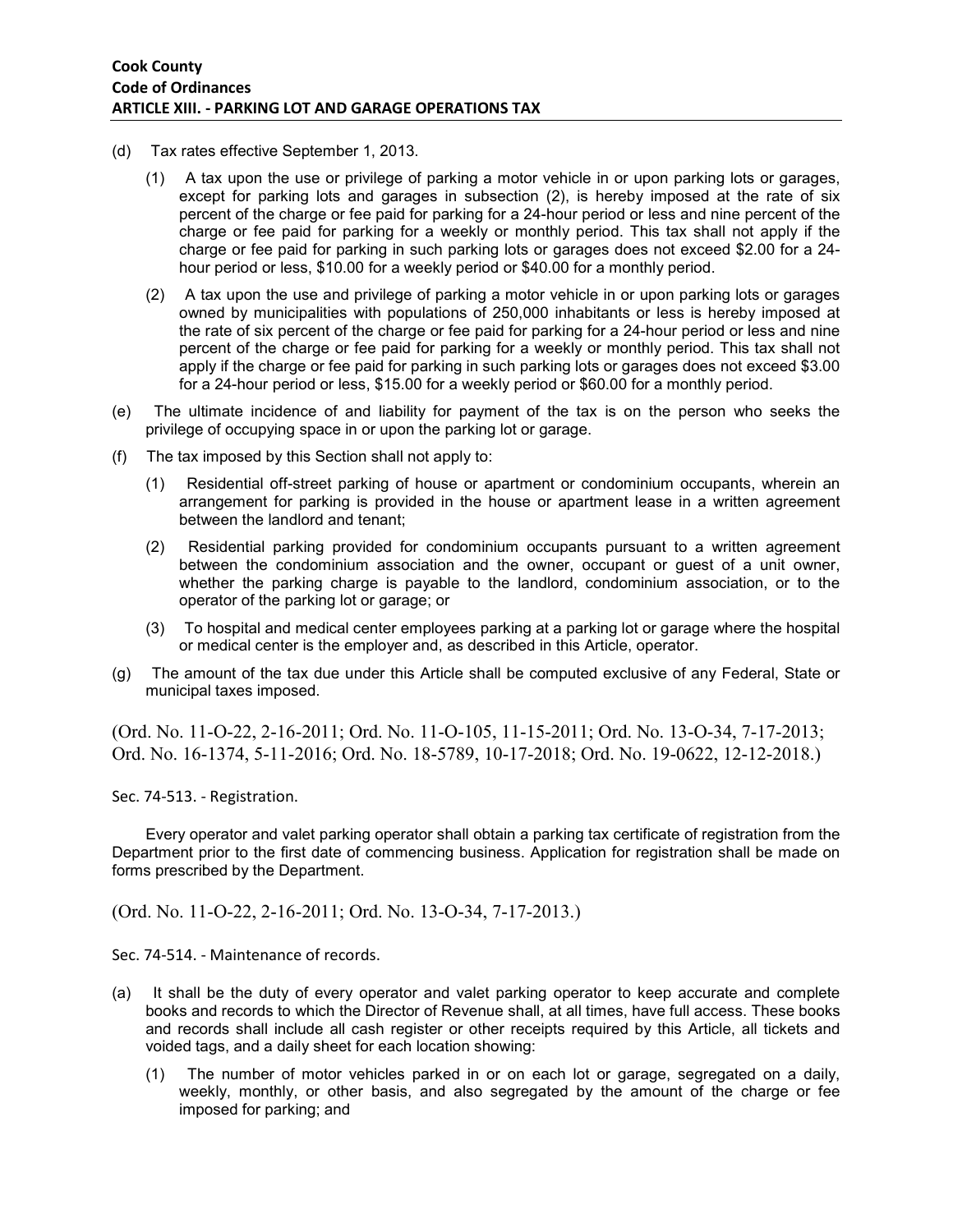- (2) The actual parking lot or garage tax receipts collected from all parking transactions.
- (3) Any other original source documents and books of entry denoting the transactions that gave rise, or may have given rise, to any tax liability, exemption or deduction or defense to liability.
- (b) All books and records required by this Section shall be retained for the taxable time period as listed in the statute of limitations section of the Uniform Penalties, Interest and Procedures Ordinance, Article III, Section 34-60 et seq.; provided, however, that an operator on an annual basis may request approval from the Director of Revenue to discard tickets or tags that were issued more than one year earlier, and the Director shall grant approval if the director determines that the operator's books and records satisfy the requirements of this Article.

(Ord. No. 11-O-22, 2-16-2011; Ord. No. 13-O-34, 7-17-2013; Ord. No. 16-1374, 5-11-2016.)

Sec. 74-515. - Tickets; tags; receipts.

- (a) *Daily parker tickets.* It shall be the duty of every operator to issue to all persons seeking the privilege of parking a motor vehicle on a daily basis a distinctive ticket in the form and manner provided by this Section. Tickets shall be issued by the operator in numerical sequence.
- (b) *Daily parker ticket detail.* Each ticket issued by an operator shall indicate the name of the operator and the address of the parking lot or garage upon or in which the motor vehicle is parked. Unless the parking lot or garage is equipped with an automated ticket dispenser which triggers the opening of a gate, tickets shall consist of three parts; one part shall be issued by the operator to the recipient, one part shall be retained by the operator, who shall indicate on the back thereof the time of arrival and departure of the motor vehicle, and one part shall be attached to the parked motor vehicle for the purpose of identification. All three-part tickets shall contain the same serial number on each part of the ticket.
- (c) *Valet parking tickets.* All valet parking attendants must, upon taking custody of a patron's Motor Vehicle, for the purpose of parking such Motor Vehicle in or upon any Parking Lot or Garage, issue a distinctive ticket in the form and manner provided by this Section, such tickets or receipts shall be issued in numerical sequence.
- (d) *Valet parking ticket detail.* Each ticket issued by the valet parking operator shall indicate the name, address and telephone number of the company providing the valet service, the time and date the valet parking operator took custody of the vehicle, and the license plate number of the vehicle. Prior to returning custody of the vehicle to each customer the valet parking attendant must time stamp the ticket with the time, date the valet parking operator surrendered custody of the vehicle, and indicate the amount of tax paid.
- (e) *Weekly; monthly parking tags.* Every operator shall require a tag to be attached to each motor vehicle that is permitted to park on a weekly or monthly basis, or other basis longer than one day. Each tag shall show the name of the operator and address of the parking lot or garage upon or in which the motor vehicle parked; an identification number; the number and issuing state of the license plate of the parked motor vehicle; and whether the motor vehicle is parked on a weekly or monthly or other basis longer than one day, indicating starting and ending dates of the week, month or other period. Tags shall be issued by the operator in numerical sequence.
- (f) *Tag book.* The operator shall keep a book record of all tags issued, showing each tag's date of issuance, identification number and parking charge imposed. The operator shall remove, or cause to be removed, and shall void each tag at the end of the week, month or other applicable period, and shall cause a new tag to be attached to the motor vehicle at the beginning of each new period.
- (g) *Parking receipts.* It shall be the duty of every operator and valet parking operator to issue a receipt to all persons seeking the privilege of parking a motor vehicle on a daily basis. The receipt shall indicate the parking charge paid and the amount of tax paid. The operator shall maintain records